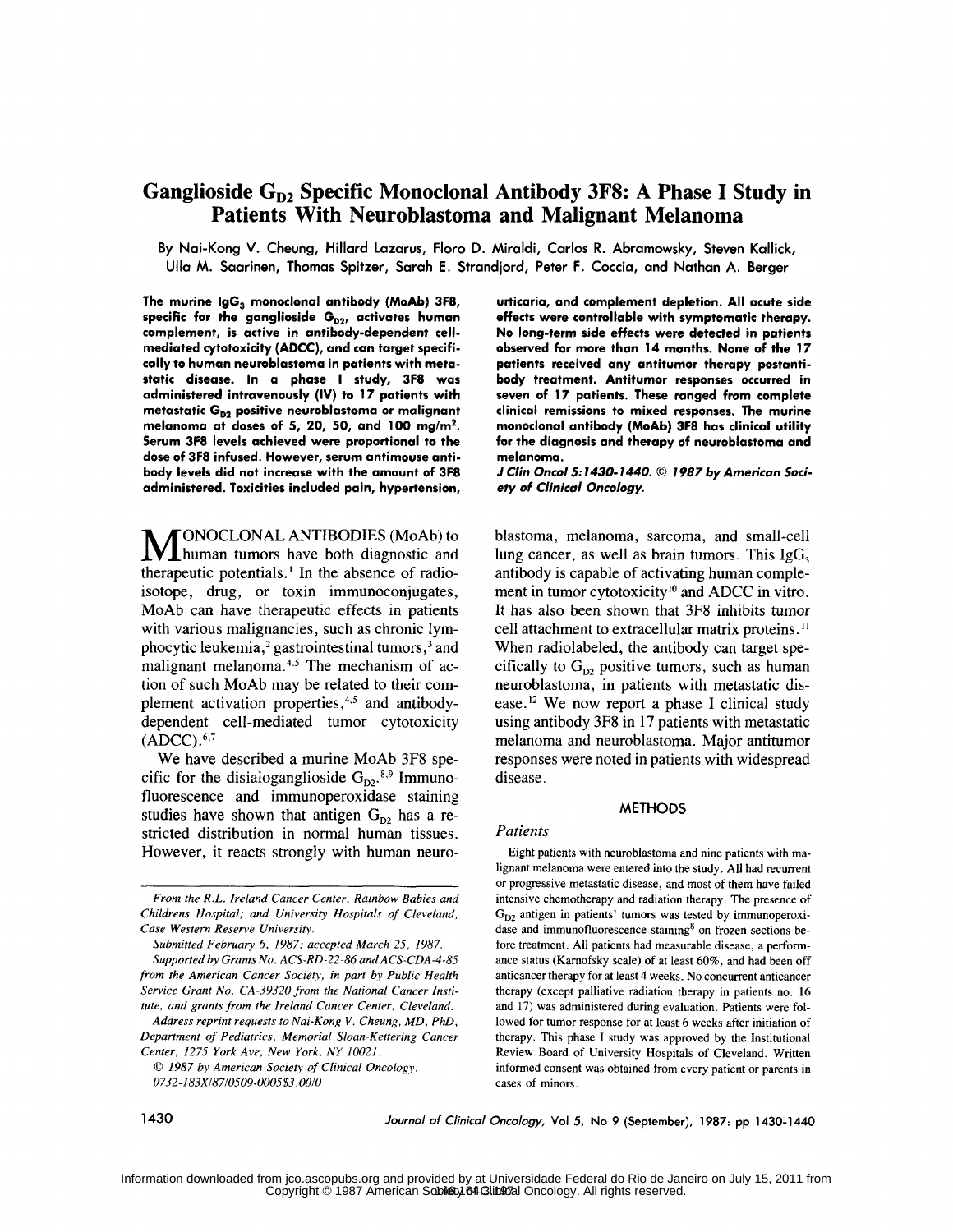### *3F8 Preparation*

The 3F8 was prepared from ascites of Balb/c mice and purified by ammonium sulfate precipitation and chromatography over protein A-sepharose.<sup>7</sup> Each batch was tested for antibody activity, purity by sodium dodecyl sulphate (SDS) polyacrylamide gel electrophoresis, and assayed for the absence of nucleic acids, murine viruses, bacteria, fungi, and mycoplasma. Preparations passed the safety testing in mice and guinea pigs, and pyrogenicity testing in rabbits.

# *Diagnostic Imaging With Iodine 131 Labeled 3F8*

The 3F8 was radiolabeled with iodine 131 using the chloramine T method and then used for diagnostic imaging.<sup>12,13</sup> Patients' thyroid glands were protected by the administration of saturated solution of potassium iodide orally twice a day for 14 days. Between 2.5 to 5 mCi of radioactive antibody, carried on 250 to 500  $\mu$ g of 3F8, was injected intravenously (IV). The patients were scanned using a Searle LFOV camera (Searle Radio-graphics, Des Plaines, IL) equipped with a high energy collimator attachment, and the information was simultaneously acquired on film and on a Medical Data Systems computer (MDS, Ann Arbor, MI). The camera was set for the 364 gamma peak, with a 20% window.

# *3F8 Antibody Administration*

All patients were shown to be nonreactive by skin testing with 50  $\mu$ g of 3F8 before antibody treatment. The 3F8 was administered by IV infusion in 5% human serum albumin/0.9% saline, at the rate of 1 to 10 mg/h over eight hours per day from two to four days. Except for patient no. 7, all patients were administered antibody 3F8 infusion less than seven days after the imaging dose. The following escalating dosages (5, 20, 50, and 100 mg/m<sup>2</sup>) were chosen in view of the published experience with  $R_{24}$ , an Ig $G_3$  murine MoAb specific for the ganglioside  $G_{D3}$ . The study was closed at the 100 *mgim2* dose, because all six patients receiving this dose of 3F8 developed significant hypertension.

### *Serological Tests*

Serum concentrations of 3F8 were measured by enzymelinked immunosorbent assay (ELISA). Ninety-six well polyvinylchloride microtiter plates (Dynatech Laboratories, Chantilly, VA) were coated with  $1 \mu g/mL$  of purified 3F8, at 100  $\mu L$ per well. Rabbit anti-mouse  $IgG_3$  (Miles Scientific, Naperville, IL) diluted at 1:1,000 was incubated (1:1 v/v), with **1:10** dilutions of patients' serum samples and incubated for two hours at 37°C. The reaction mixture was transferred to precoated wells, incubated for 60 minutes, and washed with cold phosphate buffered saline (PBS) with 0.2% bovine serum albumin (BSA) (Sigma, St Louis). Wells were incubated with peroxidase conjugated goat anti-rabbit IgG (Tago, Burlingame, CA) for 60 minutes. Plates were then washed with PBS-BSA, and the substrate o-phenylenediamine (Sigma), at 0.5 mg/mL in 0. I citrate phosphate buffer pH 5, was added (150 **IL** per well). Color reaction was stopped with 30  $\mu$ L of 5N H<sub>2</sub>SO<sub>4</sub>, and read with a Dynatech ELISA plate reader at 492 nm. The standard used was 3F8 diluted in normal human serum.

Human IgG antibody against 3F8 was measured by ELISA. Polyvinyl chloride plates were coated with  $2 \mu g/mL$  of purified 3F8 (100 *AL* per well). Serum was diluted to 1: 100 and reacted with the wells for 60 minutes at 37°C. Plates were washed with PBS-BSA and then reacted with a 1:3,000 dilution of peroxidase conjugated affinity purified goat anti-human IgG (Tago) at 37°C for 60 minutes. The plates were washed and the substrate o-phenylenediamine added as described.

Indirect immunofluorescence and immunoperoxidase procedures were carried out as described.<sup>8</sup> 3F8 and a control antibody against sheep red cell were used at 20  $\mu$ g/mL.

#### *Evaluation of Tumor Responses*

Patients were staged by physical examinations; complete blood counts; serum tests of liver function; computerized tomography (CT) scans of head, chest, abdomen, and pelvis; bone scans; bone marrow aspirates; and biopsies. Twenty-four hour urine catecholamines also were collected in patients with neuroblastoma. Patients were followed at weekly intervals for 12 weeks, then monthly for a total of 12 months. Complete response (CR) is defined as the disappearance of all signs and symptoms, and biochemical and x-ray evidence of tumor. In the case of cutaneous, subcutaneous, or bone marrow metastases, tissue biopsy of at least one known site of tumor was repeated before judging a response complete. Partial response (PR) is defined as a reduction of all measurable tumors by at least 50% of the sum of the product of the two greatest diameters. Mixed response (MR) is a reduction in size of some measurable tumors (but less than that for PR). Stable disease (SD) is no objective change of all measurable tumors. Progressive disease (PD) is the absence of response of any lesions and the appearance of new lesions or increase in size of any measurable tumor by at least 25% of the product of two greatest diameters. All pathological materials, including aspirates and tissue sections before and after therapy, were reviewed.

### RESULTS

### *Patient Characteristics*

Table 1 summarizes the clinical features of the **17** patients included in the study. Eight patients had neuroblastoma and nine patients had malignant melanoma. Two patients received **5** mg/m2, five received 20 mg/m2, four received **50 mg/m2,** and six received **100** mg/m2 **of 3F8.** The age ranged from **17** months to 20 years among the neuroblastoma patients, and 22 to **56** years among the melanoma patients. **All** except four melanoma patients had failed prior chemothera**py,** radiation therapy, or bone marrow transplantation. Patients no. 1, 3, 8, and **17** were on corticosteroids when they were enrolled in this clinical trial. **All 17** patients had progressive metastatic disease at the time they entered the study: ten had bone, nine had lymph nodes, and seven had bone marrow involvement.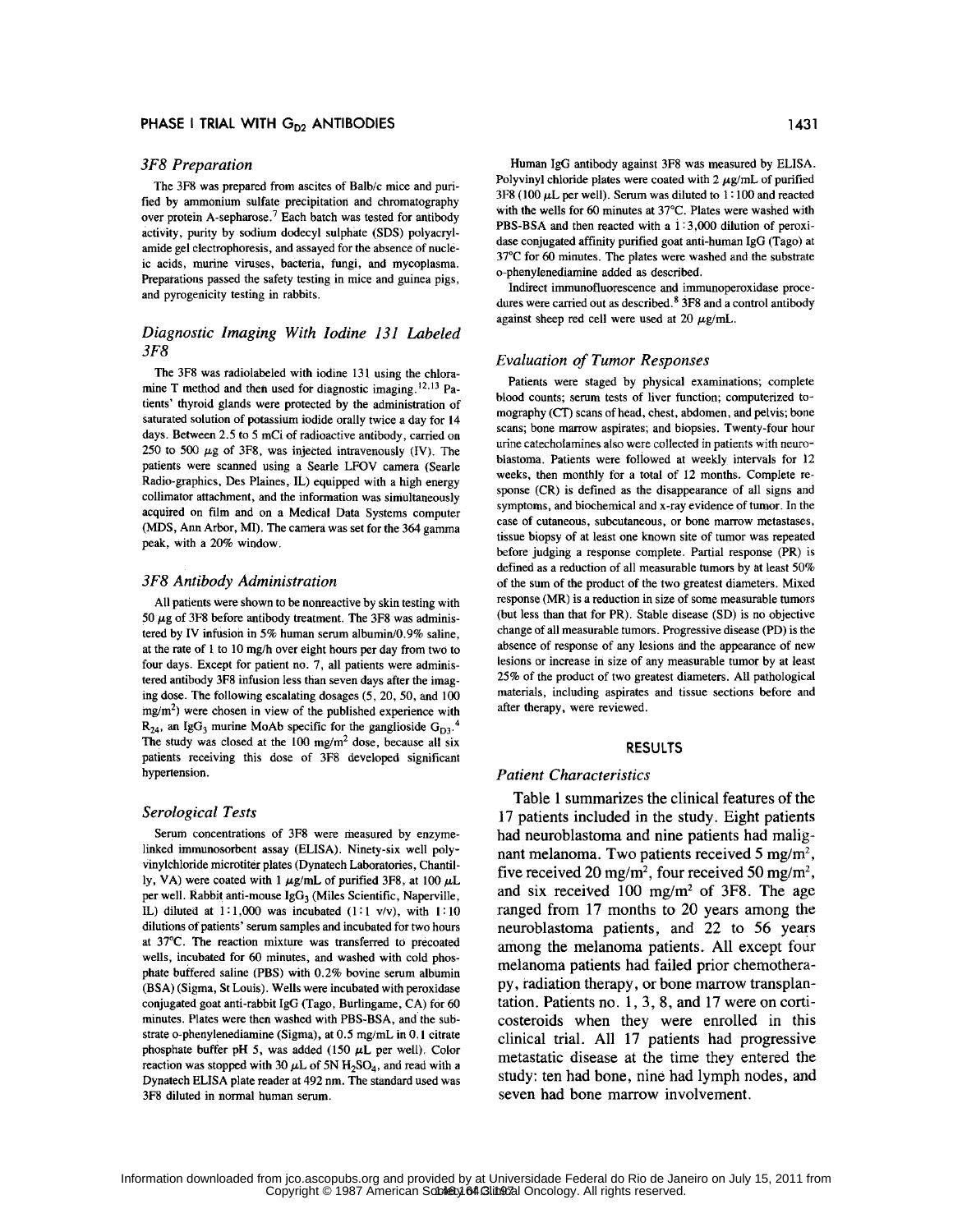|              |         |                              |                                                                                          | <b>3F8</b>           | <b>Metastasis</b>                              |           |          |
|--------------|---------|------------------------------|------------------------------------------------------------------------------------------|----------------------|------------------------------------------------|-----------|----------|
| Patient      |         | Tumor Type<br>Primary        |                                                                                          | Dose                 |                                                |           | Duration |
| No.          | Age/Sex | Site                         | Prior Therapy                                                                            | (mg/m <sup>2</sup> ) | <b>Sites of Disease</b>                        | Response  | (wk)     |
| $\mathbf{1}$ | 12/F    | <b>NB</b><br>Adrenal         | <b>VCR/CPM/DTIC</b><br>BMT (L-PAM $+$ TBI),<br>focal XRT                                 | 5                    | <b>Bone marrow</b>                             | <b>CR</b> | 63       |
| 2            | 38/F    | Mel<br>Trunk                 | <b>CPM/DTIC/BCNU</b>                                                                     | 5                    | Skin, lymph nodes                              | SD        | 10       |
| 3            | 5/F     | <b>NB</b><br>Adrenal         | <b>VCR/CPM/DTIC</b><br>ADRIA/CDDP, BMT<br>$(L-PAM + TBI)$<br>focal XRT                   | 20                   | Bone, bone marrow                              | CR        | 28       |
| 4            | 6/F     | NB<br>Adrenal                | <b>VCR/CPM/DTIC</b><br>VP-16/CDDP/L-<br>PAM, aBMT<br>(Thiotepa) $\times$ 2,<br>focal XRT | 20                   | Bone, abdomen                                  | PD        | 12       |
| 5            | 22/F    | Mel<br>Trunk                 | None                                                                                     | 20                   | Lymph nodes                                    | PR        | 22       |
| 6            | 43/M    | Mel<br>Mediastinum           | <b>VCR/DTIC</b><br>Tamoxifen, aBMT<br>$(L-PAM + BCNU)$<br>$\times$ 2, focal XRT          | 20                   | Skin, lymph nodes, muscle,<br>lung, adrenal    | ΜR        | 16       |
| 7            | 56/M    | Mel                          | None                                                                                     | 20                   | Lymph nodes, mediastinum                       | PD        |          |
| 8            | 1.5/M   | <b>NB</b><br>Adrenal         | <b>CPM/ADRIA</b><br>VP-16/CDDP; focal<br>XRT                                             | 50                   | Skin                                           | SD        | 24       |
| 9            | 2/M     | <b>NB</b><br>Adrenal         | <b>VCR/CPM/DTIC</b><br>aBMT (VAMP + TBI)                                                 | 50                   | Bone, bone marrow                              | <b>SD</b> | 4        |
| 10           | 30/F    | Mel<br>Leg                   | Focal XRT                                                                                | 50                   | Bone, liver                                    | PR.       | $56+$    |
| 11           | 43/M    | Mel                          | <b>DTIC/BCG</b>                                                                          | 50                   | Skin, lymph nodes                              | SD.       | 6        |
| 12           | 6/F     | <b>NB</b><br>Adrenal         | <b>VCR/CPM/DTIC</b><br>L-PAM, aBMT<br>$(VAMP + TBI)$                                     | 100                  | Bone                                           | PD        |          |
| 13           | 12/F    | <b>NB</b><br>Mediastinum     | <b>VCR/CPM/DTIC</b><br><b>BMT (L-PAM/CPM</b><br>$+$ TBI)                                 | 100                  | Liver, ascites, bone,<br>bone marrow           | PD        |          |
| 14           | 21/M    | <b>NB</b> Olfactory<br>Nerve | VCR/CPM/VP-16                                                                            | 100                  | Skin, lymph nodes,<br>soft tissues             | PD        |          |
| 15           | 28/M    | Mel<br>Trunk                 | None                                                                                     | 100                  | Skin, lymph nodes,<br>bone, bone marrow        | MR        | 6        |
| 16           | 35/F    | Mel<br>Leg                   | None                                                                                     | 100                  | Lymph nodes, bone,<br>bone marrow              | PD        |          |
| 17           | 51/M    | Mel<br>Foot                  | Focal XRT                                                                                | 100                  | Skin, lymph nodes, bone,<br>bone marrow, brain | PD        |          |

**Table 1. Clinical Features and Tumor Responses of Patients Treated With 3F8**

Abbreviations: NB, neuroblastoma; Mel, melanoma; VCR, vincristine; CPM, cyclophosphamide; BMT, allogeneic bone marrow transplantation; aBMT, autologous bone marrow transplantation; L-PAM, melphalan; TBI, total body irradiation; XRT, radiotherapy; CDDP, cisplatin; ADRIA, Adriamycin (Adria Laboratories, Columbus, OH); VAMP, combination of VM-26 or VP-16, Adriamycin, melphalan, and cisplatin.

# *In Vitro and In Vivo 3F8 Binding to Tumor*

In order to determine the presence of  $G_{D2}$  in tumors before treatment, the binding of 3F8 to tumors was studied in vitro (immunostaining of biopsied tumor tissues), as well as in vivo (radioimaging with **<sup>3</sup> 1I-3F8).** The results are summarized in Table 2. All 17 patients showed binding **by** immunostaining and/or by radioimaging. Among the neuroblastoma patients, five had strong  $3F8$  binding by in vitro staining  $(3 \text{ to } 4 +$ on a scale of 4, and 100% cells stained) as well as **by** in vivo imaging. In two patients, radioimag-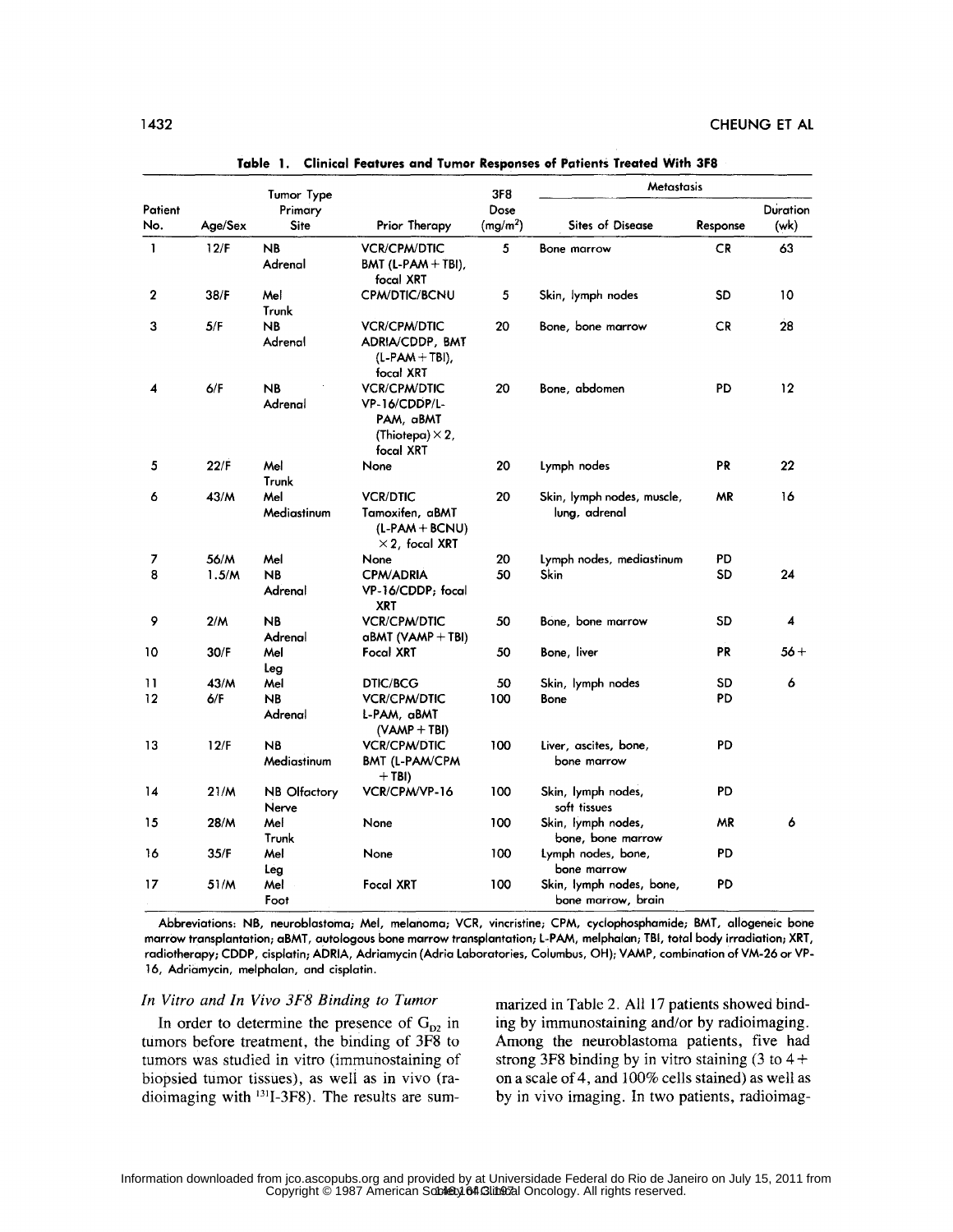| <b>Diagnosis</b> | No. of | In Vitro<br>Patients Immunostaining | In Vivo<br>Radioimaging |
|------------------|--------|-------------------------------------|-------------------------|
| Neuroblastoma    | 5      |                                     |                         |
|                  | 2      |                                     | <b>ND</b>               |
|                  |        | <b>ND</b>                           |                         |
| Melanoma         |        | ┿                                   |                         |
|                  | 3      |                                     |                         |
|                  |        | ND                                  |                         |
|                  |        |                                     | ND                      |

Table 2. Tumor Binding **of** Antibody **3F8**

Abbreviation: **ND,** not done.

ing was not done (ND). In one patient, radioimaging was positive although no tumor was available for in vitro studies. Among the nine melanoma patients, four were positive both in vitro and by in vivo radioimaging. In melanomas, immunostaining showed heterogeneity of intensity  $(2 \text{ to } 4+)$  and percentage of positive cells (10% to 100%). Three patients showed no definite uptake of radioactivity in tumor sites, although their tumor reacted with 3F8 in vitro. One patient had no tissue available for testing in vitro, but showed uptake in the imaging study. One patient was positive by immunostaining, but radioimaging was not performed. Figure 1 shows a representative patient (no. 3) with neuroblastoma two days after IV injection with <sup>131</sup>I-labeled 3F8. The panels (IC, 1D, 1E) represent antibody scans of several anatomic regions. Except for the areas of free iodine in the stomach and in the urinary bladder, the scans demonstrate focal lesions in the cranium, spine, pelvis, and upper and lower extremities. Four patients with skin tumors had tissue available to study mouse IgG tumor localization within seven days after the antibody was given. These patients received  $\geq$  50 mg/m<sup>2</sup>, and they all showed deposition of mouse IgG in the tumor (data not shown).

### *Toxicity*

The major toxicities encountered during the antibody infusion included severe pain, hypertension, and focal urticaria. The pain pattern typically involved the abdomen, lower back, and sometimes the chest, and tended to spread peripherally to the ankles and the feet. It usually started within one hour of antibody infusion and continued until the infusion was stopped. All patients studied developed pain irrespective of antibody dose and all patients required treatment with analgesics. Two patients who received 20  $mg/m<sup>2</sup>$  and 50 mg/m<sup>2</sup> of 3F8, respectively, described a slight decrease in sensitivity to heat and cold for 4 weeks after the antibody treatment. The former patient also described mild diffuse arthralgia that slowly disappeared over 3 months. There were no long-term objective neurological deficits (motor or sensory) in the 17 patients (eight of them observed for at least 6 months). Patients no. 6 and 11 developed painful swelling around the skin nodules within 2 weeks after antibody infusion. Significant elevation of diastolic BP was seen in most of the patients, particularly those who received 100 mg/m<sup>2</sup> of antibody. An increase of more than 40% of baseline arterial pressure was recorded in nine patients (Table 3). Hypertension was temporally related to the antibody infusion and quickly resolved after it was discontinued. However, two neuroblastoma patients had persistent hypertension requiring oral antihypertensives for 2 weeks. Urticarial rashes were always focal, independent of dose level, and easily reversible with antihistamines. Febrile reactions were more common in patients receiving  $100 \text{ mg/m}^2$  of 3F8. A decrease in serum complement activity (CH50) was seen in patients receiving  $\geq 20$  $mg/m<sup>2</sup>$ . However, there was no correlation between antibody dose and the degree of complement depletion. Four patients receiving glucocorticoids (8 to 120 mg/m2 prednisone) showed a mean decrease in the CH50 of  $12\% \pm 14\%$ , while the other 13 patients showed a mean decrease of  $26\% \pm 15\%$ . C3 and C4 showed similar changes. Patients receiving  $\geq 100$  mg/m<sup>2</sup> antibody developed mild nausea and diarrhea within the 2 weeks after the antibody was administered. Except for one patient who developed a transient increase in serum creatinine (to 1.9 mg/dL) after a hypotensive episode from IV morphine, none of the patients had any signs of renal dysfunction. No hematopoietic, hepatic, or pulmonary toxicity was observed, and no changes were noted in vision or skin pigmentation over a period of up to 14 months of observation. No anaphylactic reactions occurred.

# *Serology*

The peak serum 3F8 level after antibody infusion was measured and the arithmetic means calculated at each dose level (see Table 4). As the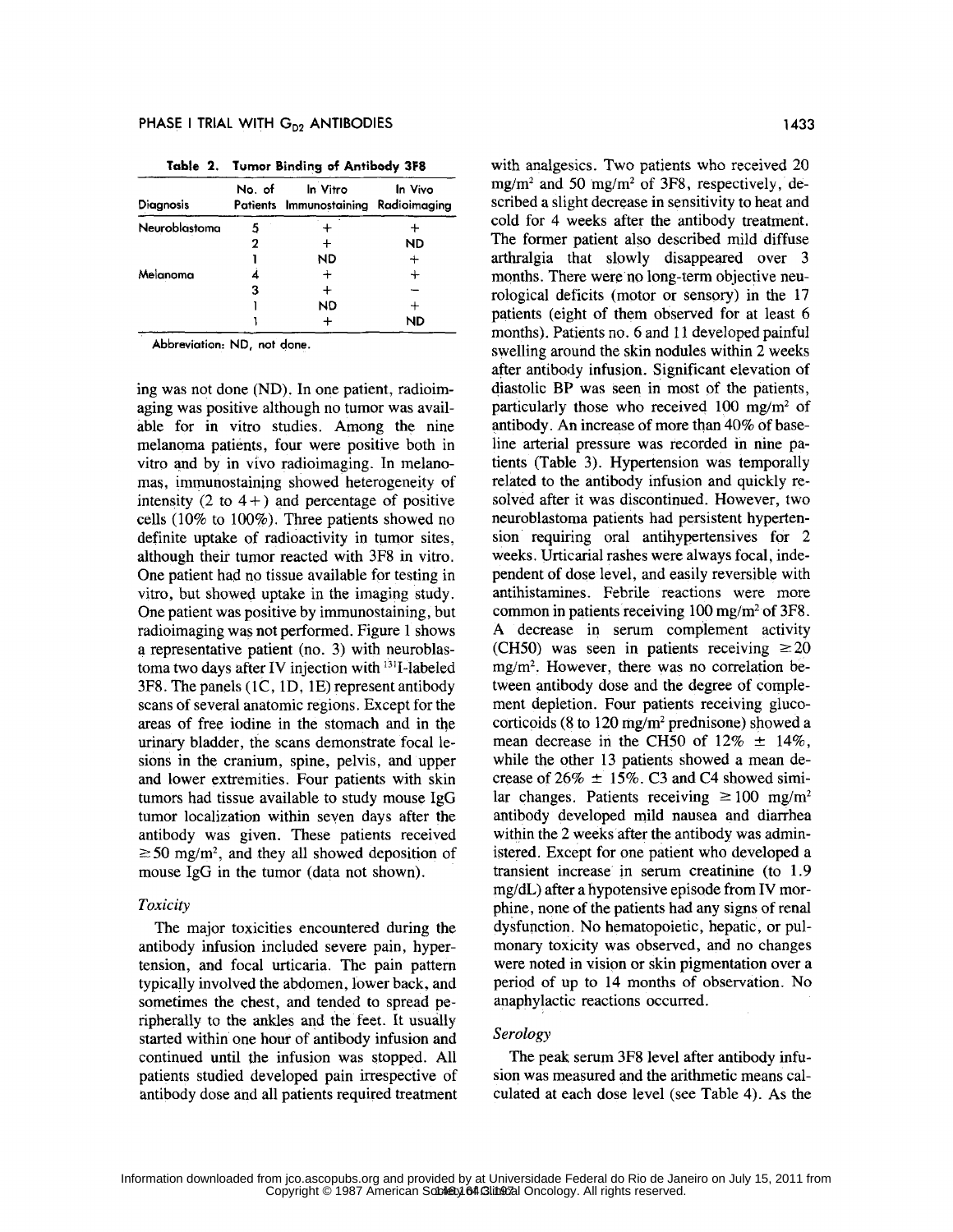





Fig 1. Bone scans and antibody scans of patient no. 3 show sites of metastatic neuroblastoma at the time of 3F8 treatment. (A) Bone scan of posterior chest did not show abnormality; arrow points to the broviac catheter outlet. (B) Bone scan, lower extremities; arrows highlight sites of disease corresponding to those seen on the antibody scans. (C) Antibody scan, depicted without background subtraction; scattered lesions were seen in both upper extremities and the spine. (D) Antibody scan, posterior pelvis; abnormal uptake was noted in the spine, pelvis, and right femoral head. (E) Antibody scan, lower extremities; arrows depict corresponding lesions on bone scan.

Information downloaded from jco.ascopubs.org and provided by at Universidade Federal do Rio de Janeiro on July 15, 2011 from<br>Copyright © 1987 American So**ciety 64.Glineza**l Oncology. All rights reserved.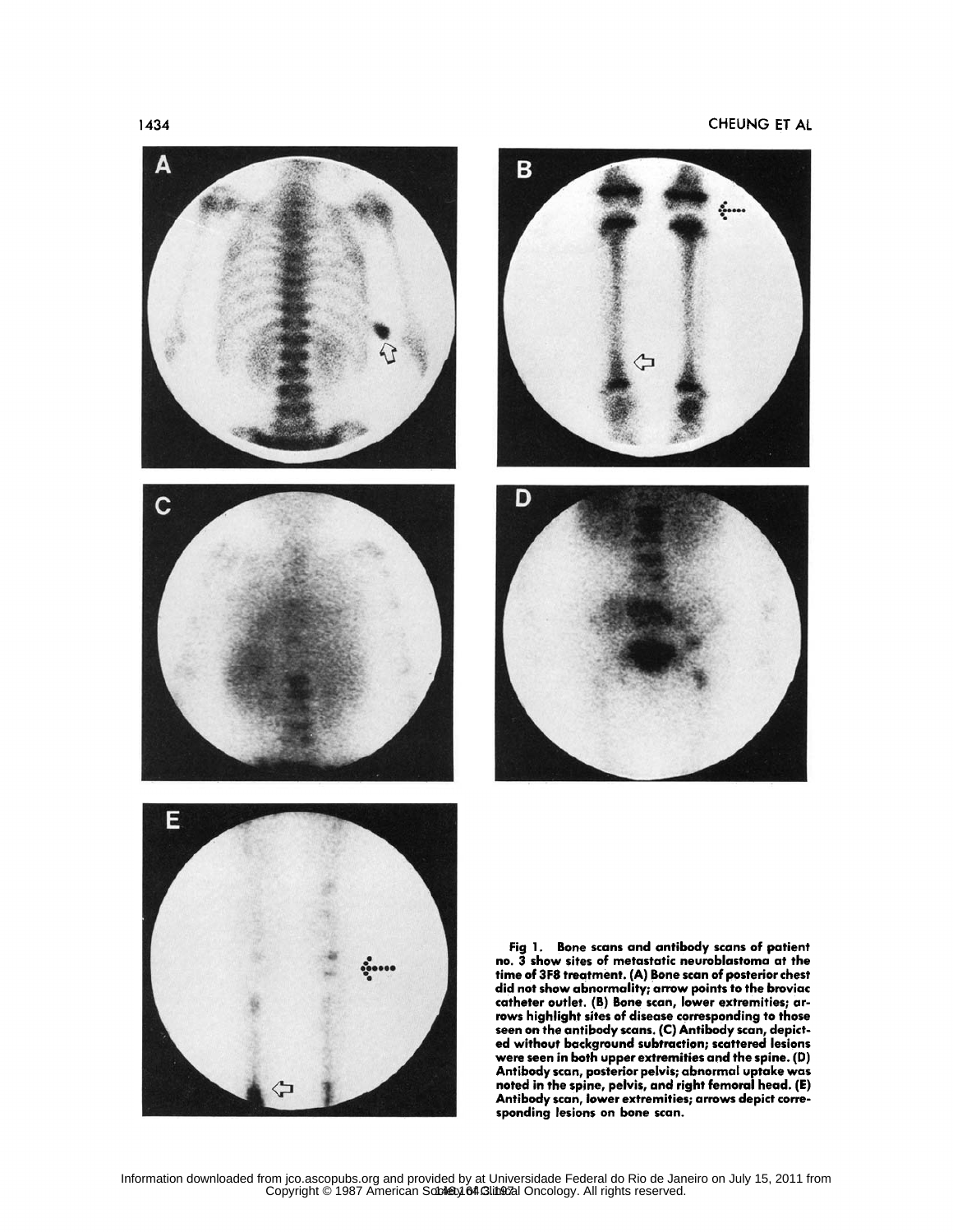| Group<br>No. | <b>Dose</b><br>$(\mathsf{mg}/\mathsf{m}^2)$ | Pain   | Diastolic BP<br>Elevation<br>>40% | Urticaria | Oral<br>Temper-<br>ature<br>$>$ 38.5 $\degree$ C | Mean De-<br>crease in<br>CH50 (%) |
|--------------|---------------------------------------------|--------|-----------------------------------|-----------|--------------------------------------------------|-----------------------------------|
|              | 5                                           | Severe | 0/2                               | 1/2       | 0/2                                              | 6                                 |
| $\mathbf{2}$ | 20                                          | Severe | 2/5                               | 4/5       | 0/5                                              | 25                                |
| 3            | 50                                          | Severe | 1/4                               | 4/4       | 1/4                                              | 28                                |
| 4            | 100                                         | Severe | 6/6                               | 5/6       | 3/6                                              | 20                                |

Table **3.** Toxicities

MoAb dose was increased from 5 to 100 mg/m<sup>2</sup>. the mean serum 3F8 level increased. Human anti-mouse antibody titer was low to undetectable (<92 arbitrary U/mL, which is the upper limit of unimmunized patients and volunteers) 12 days after the first antibody exposure. The peak response occurred usually within 30 days after infusion. The geometric means of the antibody titer in units per milliliter were not higher in patients receiving higher doses of 3F8. Patients with  $\leq 1,000$  U/mL anti-mouse response had expected side effects and therapeutic benefits from repeated 3F8 infusions (data not shown). Three of five patients receiving  $20 \text{ mg/m}^2$ , three of four patients receiving 50 mg/m2, and four of six receiving 100 mg/m2 of 3F8 developed peak antimouse antibody levels of  $\leq 1,000$  U/mL.

# *Antitumor Effects*

Table 1 summarizes the tumor responses in patients treated with 3F8. Major tumor regression was observed in four patients (no. 1, 3, 5, and 10).

Patient no. **1** was a 12-year-old girl with stage IV neuroblastoma. She failed conventional chemotherapy and later allogeneic bone marrow transplantation (BMT). Her posttransplant marrow showed active disease by conventional histology and  $G_{D2}$  positive cells by immunofluorescent staining with 3F8. Because of rising urine catecholamines, progressive thrombocytopenia, and diffuse bone pain, she received focal radiation to both knees and 5 mg/m2 of 3F8 IV. Four weeks after the treatment, her platelet count became normal and leg pains resolved. Eight weeks after treatment, the urine catecholamines became normal. She continued to have no evidence of tumor without further therapy. Forty-eight weeks after antibody treatment, her bone marrow continued to be free of neuroblastoma by histology, as well as by immunofluorescence. At 63 weeks, she died of interstitial pneumonitis. An autopsy was not performed.

Patient no. 3 is a 5-year-old girl with stage IV neuroblastoma. She failed conventional chemotherapy and later allogeneic BMT. Posttransplant, she continued to have active bone marrow disease (by biopsy and by immunofluorescence with antibody 3F8) and bony disease by bone scan and 3F8 antibody scan (Fig 1). She received a 20 mg/m2 dose of 3F8. Four weeks after treatment, her platelet count became normal. Seven weeks after treatment, her marrow became free of disease (aspirate, biopsy, and immunofluorescence). Frequent marrow studies performed every 1 to 2 months showed continuous remission. Her urine catecholamines and blood counts also became normal. By 16 weeks after antibody treatment, all the previously abnormal bony lesions became normal. At 28 weeks, she showed

| Table 4.<br>Serology |                    |                           |                                |                                                                    |  |  |
|----------------------|--------------------|---------------------------|--------------------------------|--------------------------------------------------------------------|--|--|
| Group<br>No.         | Dose<br>$(mg/m^2)$ | No. of<br><b>Patients</b> | Peak Serum<br>$3F8 (\mu g/ml)$ | Peak Human<br>Anti-Mouse<br>Antibody Response<br>Mean U/mL (range) |  |  |
|                      | 5                  |                           | $1.1 \pm 0.6$                  | 4,647 (1,900-18,000)                                               |  |  |
| 2                    | 20                 | 5                         | $3.7 \pm 1.4*$                 | 722 (270-7,400)                                                    |  |  |
| 3                    | 50                 | 4                         | $14.9 \pm 2.9$                 | 503 (50-46,000)                                                    |  |  |
|                      | 100                |                           | $22.4 \pm 7.6$                 | 1,149 (50-25,000)                                                  |  |  |

\*Patient no. 7was sensitized by the imaging dose of **3F8** 5 weeks before the phase **I** study; he had no detectable circulating mouse IgG<sub>3</sub> in the serum after antibody infusion and was not included in the analysis of peak serum **3F8** levels.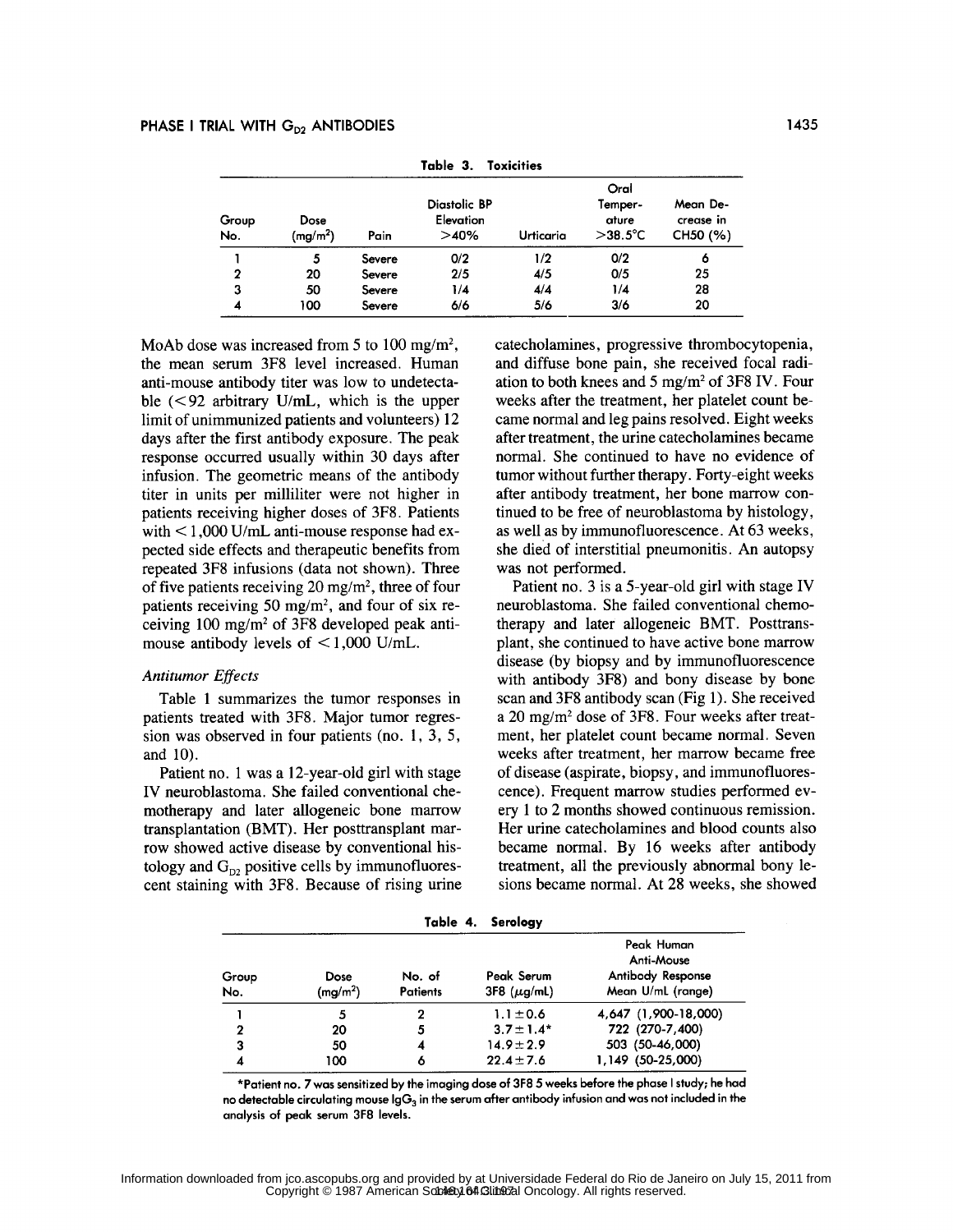an isolated asymptomatic area of uptake on the right parietal skull on bone scan. At 34 weeks, her marrow continued to be free of disease with normal blood counts. Her total body CT and bone scan did not reveal other lesions. The isolated cranial bone lesion was excised and showed recurrent neuroblastoma that was  $G_{D2}$  positive. Since she had no significant circulating antimouse antibody, she was reimaged with the <sup>131</sup>Iradiolabeled 3F8. The antibody scans showed three focal areas of uptake in the cranium, while all the previous sites of disease have disappeared. At 45 weeks after antibody treatment the patient is alive with recurrent disease in cranium and surrounding soft tissues.

Patient no. 5 is a 21-year-old male with a malignant melanoma (stage II, Clark level III-IV) removed from his posterior thorax in December 1984. A left axillary node metastasis was removed in April 1985. After the development of extensive right axillary, paraesophageal, and pelvic nodal metastases, he received a 20 mg/m2 dose of 3F8. Nine weeks after treatment, he had complete resolution of all paraesophageal and pelvic metastases (Fig 2). His right axillary node showed changes consistent with necrosis on CT scan. Twenty-two weeks after treatment, he developed new paraaortic and peripancreatic metastases in his abdomen. He was not retreated.

Patient no. 10 is a 30-year-old woman with melanoma removed from her right leg, which

metastasized to her inguinal nodes in September 1982. She developed biopsy-proven metastasis to her distal right femur as well as liver metastasis on CT scan. She received 50 mg/m2 of 3F8 IV and 3,600 rad to the right knee. Twelve weeks after treatment, her liver CT scan improved. At 36 weeks, her liver CT scan was normal. Her bone scan continued to improve. There were no new bone lesions and she was free of disease on repeat bone biopsy. She is fully ambulatory and continues in remission 56 weeks after treatment.

Two patients had mixed responses to 3F8. Patient no. 6 had metastatic melanoma, which did not regress after two autologous BMT. He developed new skin lesions and new metastatic disease to the rectus spinalis muscle and adrenal glands. He received 20 mg/m<sup>2</sup> of antibody. After 4 weeks, three of four skin nodules, the muscle, and adrenal metastases completely resolved by CT scan (Fig 3). Previously noted disease in the mediastinum and lung did not show any change. Patient no. 15 had metastatic melanoma to his bone, bone marrow, and lymph nodes. After 100  $mg/m<sup>2</sup>$  of antibody, he had less than a PR of his right axillary node and his superficial skin nodules. Patient no. 4 was a 6-year-old girl with stage IV neuroblastoma. She failed two autologous BMTs and received 20 mg/m2 of 3F8. Ten weeks after antibody treatment, her bone scan revealed resolution of bone lesions, but also appearance of new foci. Her abdominal tumor did



Fig 2. Chest **CT** scans of patient no. **5** show mediastinal metastases of malignant melanoma. **(A)** Before **3F8** treatment; arrows point to sites of disease. (B) After **3F8** treatment.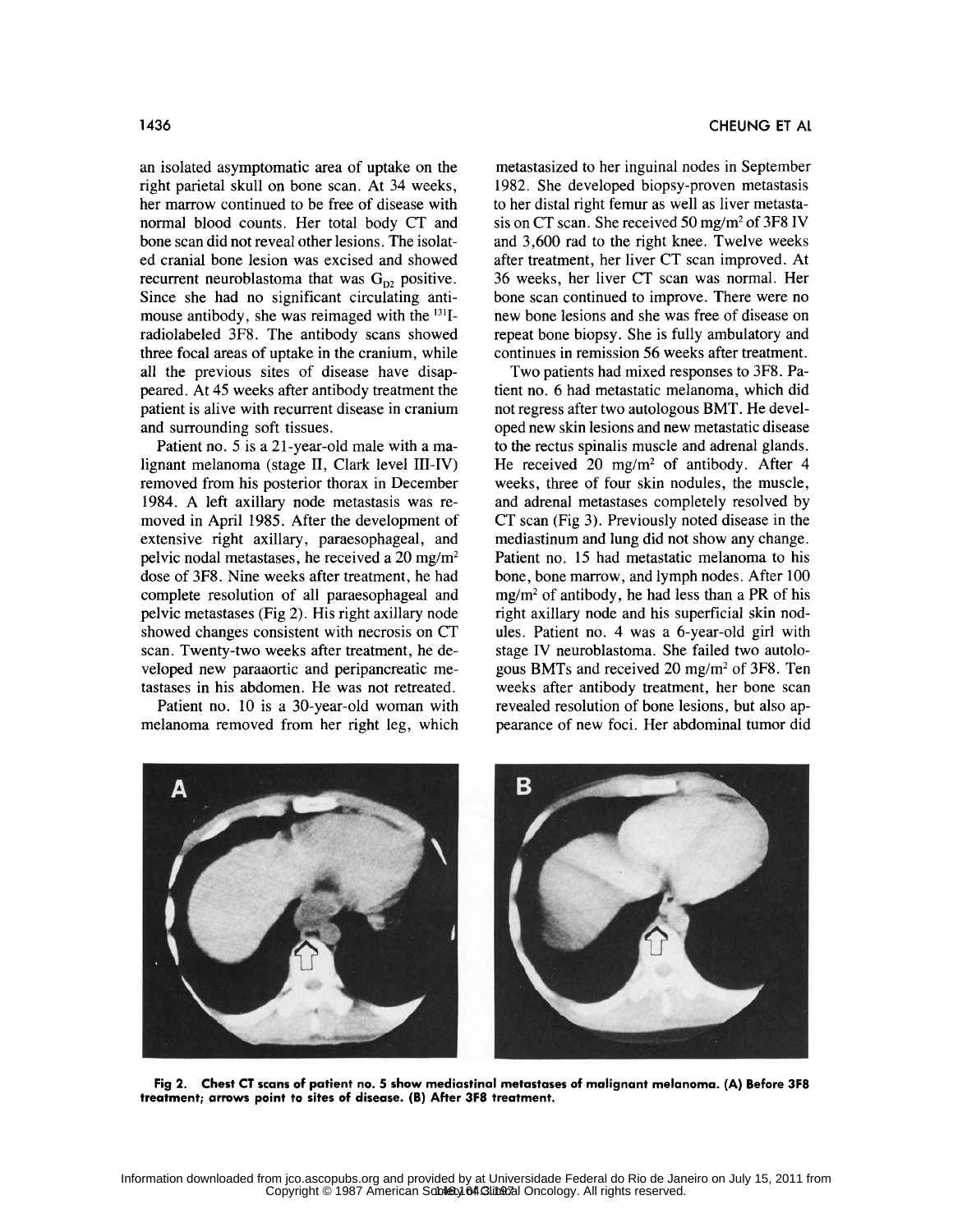

Fig **3.** Abdominal **CT** scans of patient no. **6** show metastatic melanoma in the rectus spinalis muscle (arrow). **(A)** Before **3F8** treatment. (B) After **3F8** treatment.

not show any response. Because of the appearance of new foci on bone scan, she was evaluated as PD.

# *Follow-Up Studies of Bone Marrow and Biopsy Specimens*

Six of the seven patients had bone marrow samples studied again after the antibody was administered. Percent tumor cells was calculated based on the total number of nucleated cells (tumors, and myeloid and erythroid precursors) seen on Wright and hematoxylin staining of the bone marrow aspirates and biopsies. Percent  $G_{D2}$ positive cells was also measured. Patients no. 1 and 3 showed complete marrow remission after antibody treatment as described. Patient no. 8 had foci of immature ganglioneuroma cells in the skin tumor nodules at the time of entry into the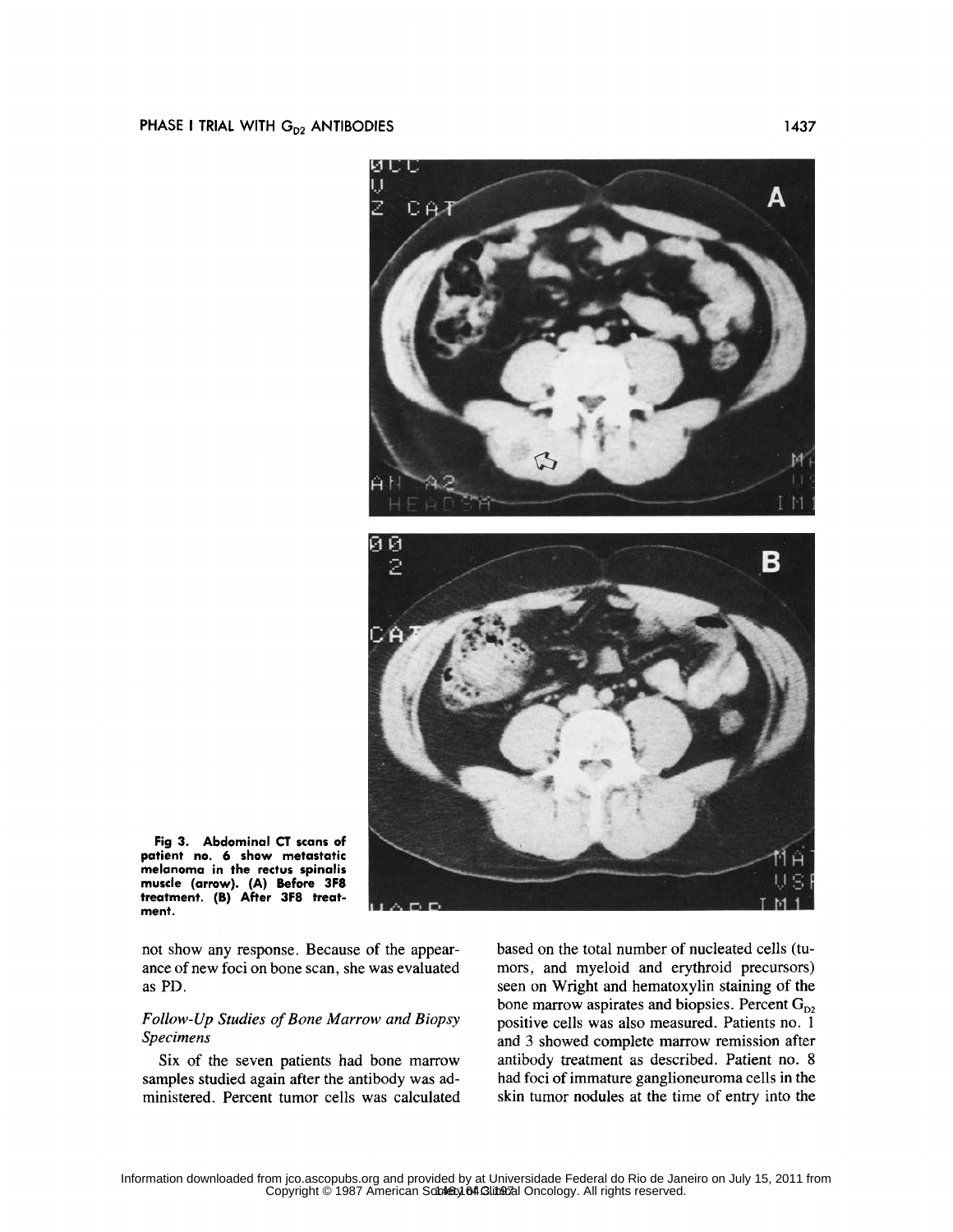study. Although his skin nodules did not change in number or size after antibody treatment, nodules removed showed fully mature ganglioneuroma cells. Patient no. 9 had more than 90% of his marrow replaced by neuroblastoma. Ten days after treatment, there was **>** 80% reduction in the tumor count both by Wright staining, as well as by 3F8 immunofluorescence. He also showed improvements in his peripheral neutrophil count. Patient no. 15 showed tumor necrosis in his bone marrow biopsies 2 weeks after treatment, which persisted for 6 weeks. Patient no. 16 showed continual decrease in the percent of  $G_{D2}$  positive tumor cells in her marrow from 5% before treatment to 1.5% at 1 week and 0.03% at 4 weeks after treatment. Patient no. 17 also showed tumor necrosis in his bone marrow biopsy 4 weeks after antibody therapy. However, patients no. 15, 16, and 17 showed no change in the degree of tumor infiltration of their bone marrows by routine histology.

# *Relationship Between Tumor Response and Prior Therapy*

Among the four melanoma patients who responded to 3F8 (PR or MR), three had no prior systemic therapy and one had high-dose therapy followed by autologous bone marrow reinfusion. Among the five nonresponders, two had prior chemotherapy and one (no. 7) had circulating anti-mouse antibody at the time of 20 mg/m<sup>2</sup> 3F8 infusion. This patient was sensitized to mouse IgG after the imaging dose injected 5 weeks before treatment. Although the remaining two patients had no prior systemic therapy, they both had rapidly progressive metastases in bone (both), bone marrow (both), and brain (one) that necessitated palliative radiation at the time of treatment. The two neuroblastoma patients who had major responses, (no. 1 and no. 3), had undergone allogeneic BMT before antibody therapy. Patient no. 13 also had allogeneic transplantation. However, she had rapidly progressive and widespread disease at the time of antibody treatment.

# *Relationship Between Tumor Response and the Presence of G, <sup>2</sup>in Tumor Assayed by 3F8 Binding Before Antibody Therapy*

Among the melanoma responders (no. 5, 6, 10, and 15), two patients (no. 5 and 6) did not show uptake of radiolabeled 3F8. However, in vitro they showed  $100\%$  2 + and  $20\%$  2 + staining with 3F8, respectively. Patient no. 10 had  $30\%$  3 + and patient no. 15 had  $20\%$  3 + staining. Among the nonresponders, in vitro staining ranged from  $10\%$  3 + to 50% 3 +. Four of the five patients showed tumor uptake by 3F8 radioimaging.

Among the neuroblastoma patients, all had strong (80% to  $100\%$  3 to  $4+$ ) in vitro binding to their tumor and consistent uptake of 3F8 in vivo.

### **DISCUSSION**

 $3F8$ , a murine IgG, MoAb, was administered IV to 17 patients with metastatic neuroblastoma or melanoma in a phase I clinical trial. Various side effects occured, but were generally tolerable and reversible. Pain, hypertension, urticaria, and decreases in serum complement levels occurred at all dosages of 3F8, and temporally associated with antibody infusion. Febrile reactions, nausea, mild diarrhea were seen, more frequently at higher doses. All side effects were controlled with symptomatic therapy such as analgesics, antipyretics, and slowing of the infusion rate. Patients observed past 6 months have not shown any long-term side effects, including changes in skin pigmentation, and peripheral or central nervous system.

Peak serum 3F8 levels were related to the amount of antibody infused. However, the human anti-mouse response did not increase with the 3F8 dose received. Patients with significant circulating human anti-mouse antibodies had minimal side effects and also no therapeutic benefits from 3F8 injections. Those patients with  $\leq$ 1,000 U/mL of anti-mouse antibody experienced many of the observed side effects as well as therapeutic responses from 3F8 injections. It is possible that a critical component of the antimouse response may have been anti-idiotypic and that its intensity may vary among patients. Nevertheless, ten of 17 patients in this study had peak anti-mouse antibody levels of < 1,000, and might benefit from repeated 3F8 injections.

Major antitumor responses were noted in four of 17 patients. These included metastatic sites in bone marrow, bone, lymph nodes, and liver. Two of these patients had neuroblastoma and two had melanoma. Other patients with minor or mixed responses included subcutaneous, cutane-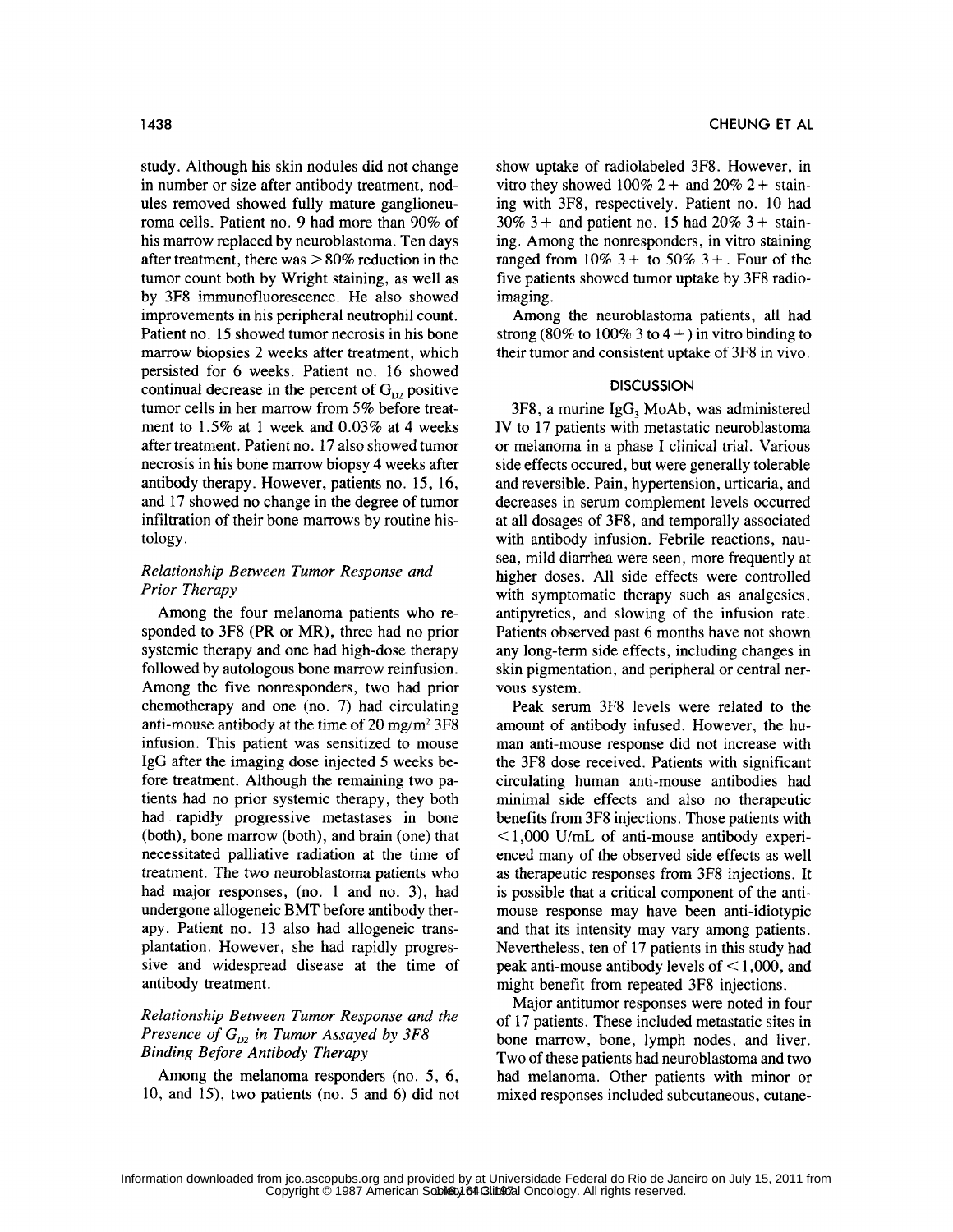ous, and muscular metastases. The duration of response was variable (4 weeks to **63** weeks). Neuroblastoma tissue stained homogeneously with the antibody **3F8,** probably because of the uniform possession of the antigen  $G_{p2}$ . However, malignant melanomas demonstrate variable expression of  $G_{D2}$  among patients and between tumor sites in the same patients as previously reported.<sup>13</sup> This finding might explain why CRs were observed in neuroblastoma and not in melanoma patients.

Major antitumor responses were seen in patients who had no prior systemic chemotherapy, or who had undergone allogeneic BMT. It is possible that the graft-v-host reaction **(GVH)** in patients no. 1 and **3** may have contributed to the antitumor response, even though **by** itself GVH was insufficient. There were two melanoma patients with advanced bone and marrow metastases who had no prior chemotherapy and who did not show objective antitumor response to **100** mg/m2 of **3F8.** Since this series of patients is small and heterogeneous, the impact of the extent of disease, antibody dose, and prior therapy on the magnitude of tumor response remains to be determined.

**A** number of mechanisms may be important for the biological effects of the antibody **3F8** in patients. 3F8 activates human complement<sup>8</sup> and mediates ADCC with human WBCs.<sup>15</sup> Using immunohistological techniques, it has been shown that in normal human tissues, the antigen  $G_{D2}$  is **highly** restricted to neurons and peripheral pain fibers.' 6 Previous studies using radiolabeled **3F8** have shown that it does not cross the intact blood brain barrier in mice and humans. $11,13$  In the imaging studies of 14 patients, no uptake was seen in brain or spinal cord tissues, and none of the patients demonstrated long-term neurological deficits. The reactivity of pain fibers with **3F8** may explain the pain reactions that accompany **3F8** infusions. Whether this pain reaction is mediated through complement activation or other cytotoxicity mechanisms remains to be elucidated. Tumor samples obtained after **3F8** infusion are currently being examined for infiltration **by** immune cells and complement components. Understanding the effector mechanism operative in these patients may facilitate therapeutic modulation **by** other biological response modifiers in future studies.

Most MoAbs reported to date have been primarily useful for in vitro diagnosis. When administered to patients, the majority did not demonstrate antitumor effects. **1"** The ability to effect major tumor responses with a small dose of monoclonal antibody is uncommon.<sup>2-5,18,19</sup> Some have suggested that the usefulness of MoAbs may be best realized in patients with minimal disease. **All** the patients in our phase I study had gross metastatic disease, many with disease in bone and bone marrow. However, more than a third of these patients experienced antitumor responses. Given the reversibility of all the side effects during treatment, the antibody **3F8** is potentially useful in the selective eradication of microscopic metastatic disease in the hope of achieving longer survival.

# **ACKNOWLEDGMENT**

The authors want to thank Sue Ellery, Claudia Kraly, Bonnie Landmeier, and Harvey Smith-Mensah for their technical assistance; Moira Samuels for her data management; Margaret Cutler for her nursing expertise; and Dr Stanton Gerson, Dr George Goldsmith, Dr Maria Gordon, Dr Robert Kellermeyer, Dr Dennis Nelson, Dr Susan Shurin, and Dr Phyllis Warkentin for their expert advice and assistance in the care of these patients. We also want to thank Dr Lloyd Old and Dr Allan Houghton of Memorial Sloan Kettering Cancer Center for their generous advice in making this study successful.

#### **REFERENCES**

1. Reisfeld RA, Sell S: Monoclonal Antibodies and Cancer Therapy. UCLA Symposium on Molecular and Cellular Biology New Series, vol 27. New York, Liss, 1985

2. Miller RA, Maloney DG, Warnke R, et al: Treatment of B-cell lymphoma with monoclonal anti-idiotypic antibody. N Engl J Med 306:517-522, 1982

3. Sears HF, Herlyn D, Steplewski Z, et al: Phase II clinical trial of a murine monoclonal antibody cytotoxic for gastrointestinal adenocarcinoma. Cancer Res 45:5910-5913, 1985

4. Houghton AN, Mintzer D, Cordon-Cardo C, et al: Mouse

monoclonal IgG3 antibody detecting  $G_{D3}$  ganglioside: A phase I trial in patients with malignant melanoma. Proc Natl Acad Sci USA 82:1242-1246, 1985

5. Irie RF, Morton DL: Regression of cutaneous metastatic melanoma by intralesional injection with human monoclonal antibody to ganglioside G<sub>D2</sub>. Proc Natl Acad Sci USA 83:8694-8698, 1986

6. Schultz G, Staffileno LK, Reisfeld RA, et al: Eradication of established human melanoma tumors in nude mice by antibody-directed effector cells. J Exp Med 161:1315-1325, 1985